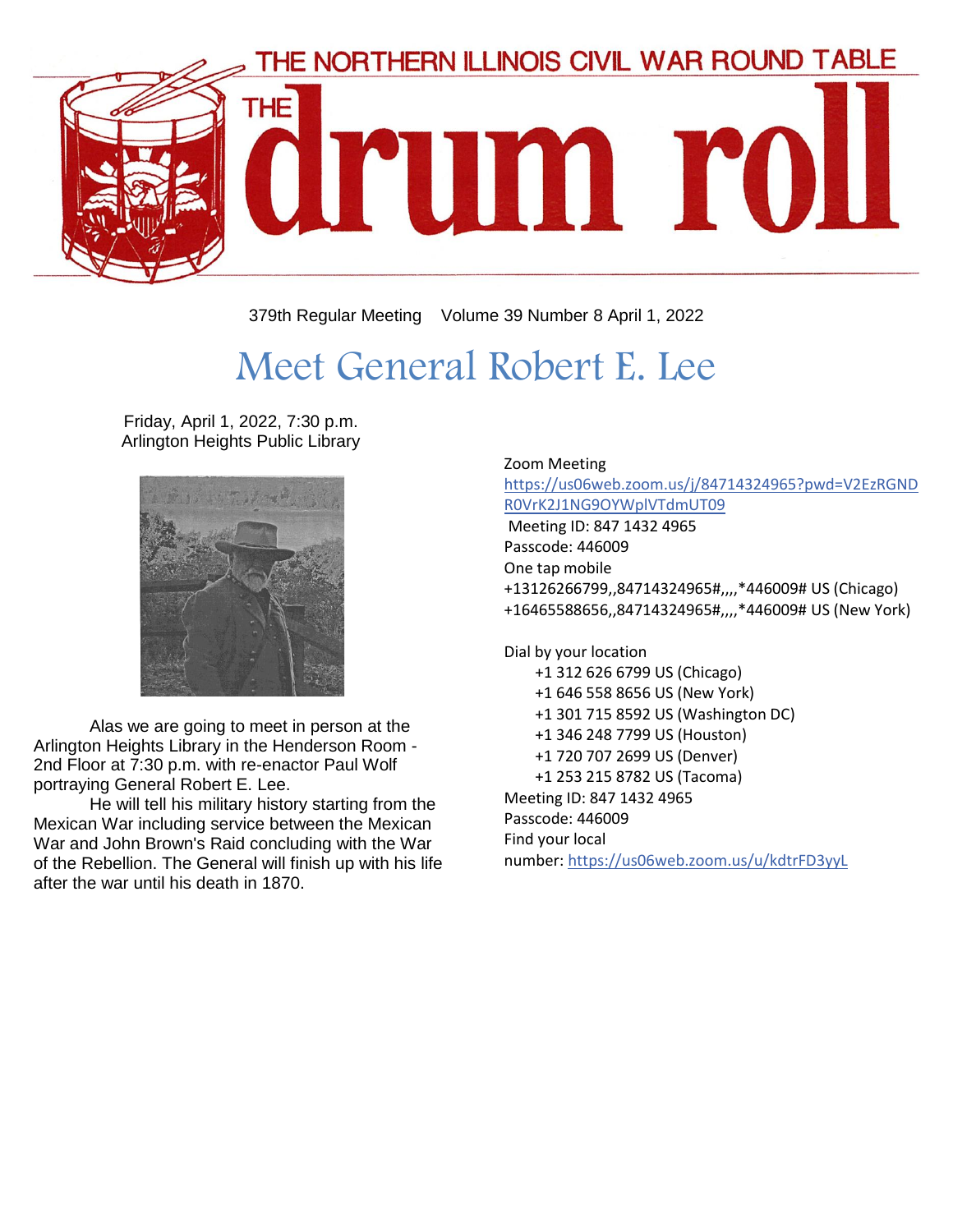

#### THE LINCOLNS HOLD A PRESS CONFERENCE

On March 4 (coincidentally, the anniversary of both of his inaugurals), the Round Table was graced with the presence of President Abraham Lincoln and First Lady Mary Lincoln, as portrayed by Max and Donna Daniels.

The format was one previously unknown to the Lincolns, or any other American of the time: a press conference, in which the Round Table members (assuming the viewpoint of various newspapers, North and South) submitted questions for the First Couple. (The conference was set as April 13, 1865 – thus the Lincolns were spared any questions about the assassination.) The President began with an opening statement, during which he covered a variety of basics (working in some classic quotes along the way) while admitting that the format was new to him and Mary.

Then it was on to the questions, which will be sampled throughout the balance of this article. The initial query was about Lincoln's intention for treating the captured Jefferson Davis (assuming he eventually gets captured.) The President responded with his general attitude for the Confederacy as a whole: "Let 'em up easy." He reflected that if Davis should escape the "chicken coop" entirely, that would be all right with him, and that he intended to treat the beaten ex-Confederates with no malice – as leniently as possible. Related to this subject, in response to a question about how Reconstruction would be handled, Lincoln referred to the Wade-Davis plan requiring 50% of the former rebels taking the loyalty oath as being too stringent – he preferred his own 10% plan.

When asked about how he appreciated the high percentage of soldiers that voted for him, Lincoln opined that they did so because, although they had loved McClellan, they realized that had they voted for Little Mac they would have essentially wasted their efforts thus far in the war. The President faced the possibility of having lost the 1864 election by declaring that he would have done everything possible between November and March to secure victory in the conflict. In particular, he mentioned his "blind memorandum" of August 1864 as an indication of his resolve.

A question about how the First Couple found solace during the war brought contributions from the First Lady as well as the President. Abe mentioned that he found comfort in the Bible (despite he himself not being a member of any particular church), citing its "good messages." He also enjoyed Shakespeare in particular, both tragedies and comedies – but stressed that his reading time was limited due to the exigencies of war. Mary admitted to having great difficulty during the conflict, particularly concerning the death of their son Willie in 1862. She said she did not handle it particularly well, but that she found comfort in meeting with spiritualists, through which she could communicate with the departed Willy. As for their eldest son, Robert, Mary related that she and Abe had been in conflict about whether to let him join the war effort (as Robert strongly desired to do), and that his eventual position on Grant's staff was a compromise allowing Robert to serve with minimal risk.

A Southern paper asked if the former slaves in New Orleans (and elsewhere) would be given the vote; Lincoln responded that this was up to Congress, but that he himself at the very least favored the vote given to the more intelligent blacks, and those who had served in the military. He expressed concern that the new freedom needed to be codified in writing, and specifically cited the newly-passed 13<sup>th</sup> Amendment (not yet ratified) as vital to that concern. Another potential concern here in April 1865 was the presence of the French in Mexico. The President considered it a minor issue, citing the Juarez resistance as mitigating the threat, and stated that although troops might be sent to Texas, they would be for defensive purposes only; no alliances would be made.

Another question jumped back to the war's outset: Had Lincoln anticipated armed resistance? He answered that, no, he did not; he had promised to abide by the Constitution, and that he meant no harm, but that the first seven states had jumped the gun and illegally declared secession. (In the case of South Carolina, Lincoln mentioned that it had been trying to leave for years.) It was only when he got to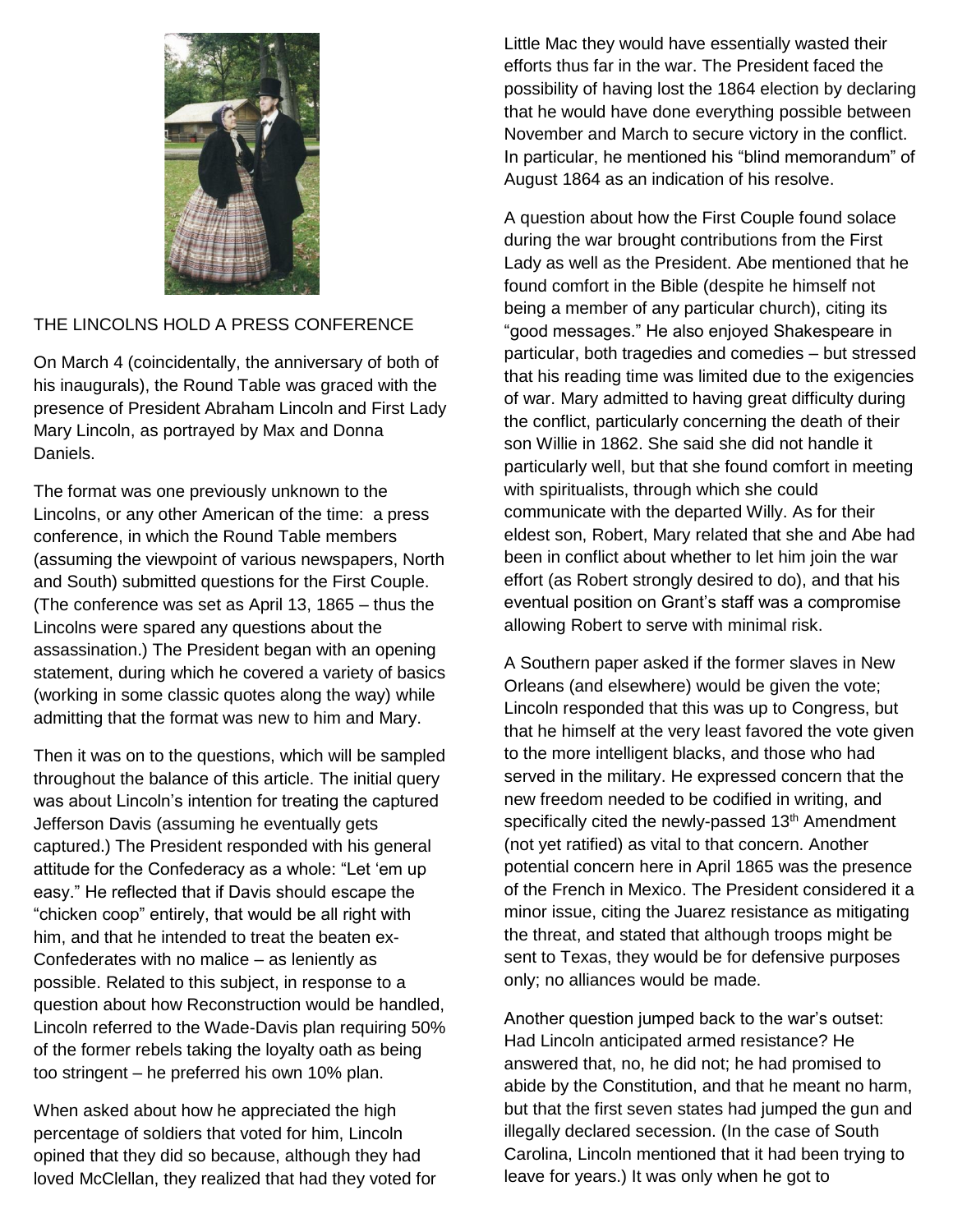Washington that the President began to realize how much in earnest the Southern states were – though he stressed that the Confederacy existed in name only, not as a legal entity. The Union did not have its own destruction codified within its structure.

Mary was asked about the possibility of divided loyalties, given that she had several relatives who had fought for the rebels. She admitted the conflicted nature of her native state of Kentucky, but stressed that the decision by her relatives to go South was their decision, not hers; her loyalty was to Abe and the nation. In this she left no doubt. Meanwhile, Abe was asked about civil liberties during his Presidency, in particular the suspension of habeas corpus and the jailing of newspapermen. Regarding the former, Lincoln posed the question: "Should all laws be abandoned except one, or should the one be abandoned?" He further stated that sometimes a limb must be lost to save a life, but not the reverse. He further added that he had no personal reason for arresting journalists, but that they should not be allowed to give aid and comfort to the enemy – and that in many of these cases, some of his generals "overstepped."

When asked about their post-Presidential plans, both of them mentioned travel, particularly to Europe and the Holy Land (the latter particularly favored by Abe), and then ultimately back to Springfield and the Herndon law office. The final question of the evening involved the President's iconic Gettysburg Address. Lincoln stated that its length (2 minutes, as opposed to Edward Everett's 2-hour oration) was the right length for the occasion, since he had been asked to make a "few remarks." He further revealed that, although he had made notes, he did not need to refer to them during the address, and stressed that the "new birth of freedom" had been given legs by the Emancipation Proclamation.

Overall, the Lincolns handled the unfamiliar "press conference" format with a great deal of skill, candor and enlightenment. On behalf of the Round table, I would like to thank Abraham and Mary Lincoln – not to mention Max and Donna Daniels – for a great evening.

### **April Saturday Discussion**

Saturday April 16, all members and guests are invited to participate in the session via zoom. Pat McCormick will lead the discussion on Brown Water Navy. It will start at 10:00 a.m

#### Zoom info will be sent out via email

Join Zoom Meeting

[https://us06web.zoom.us/j/84893577456?pwd=RUo0eEcy](https://us06web.zoom.us/j/84893577456?pwd=RUo0eEcyNXhqOWR1RXZlR0VRSFhnZz09) [NXhqOWR1RXZlR0VRSFhnZz09](https://us06web.zoom.us/j/84893577456?pwd=RUo0eEcyNXhqOWR1RXZlR0VRSFhnZz09)

Meeting ID: 848 9357 7456 Passcode: 160305 One tap mobile +13126266799,,84893577456#,,,,\*160305# US (Chicago) +13017158592,,84893577456#,,,,\*160305# US (Washington DC)

Dial by your location +1 312 626 6799 US (Chicago) +1 301 715 8592 US (Washington DC) +1 646 558 8656 US (New York) +1 253 215 8782 US (Tacoma) +1 346 248 7799 US (Houston) +1 720 707 2699 US (Denver) Meeting ID: 848 9357 7456 Passcode: 160305 Find your local number: <https://us06web.zoom.us/u/keE5kifNNv>

## Book Raffle

.

There will be a book raffle as per our usual raffle tickets. Also the roundtable is looking for someone to take over the book raffle -

#### **PLEASE HELP!**

In accordance I will bring a couple of boxes of books to sell for a price to help with our preservation fund.